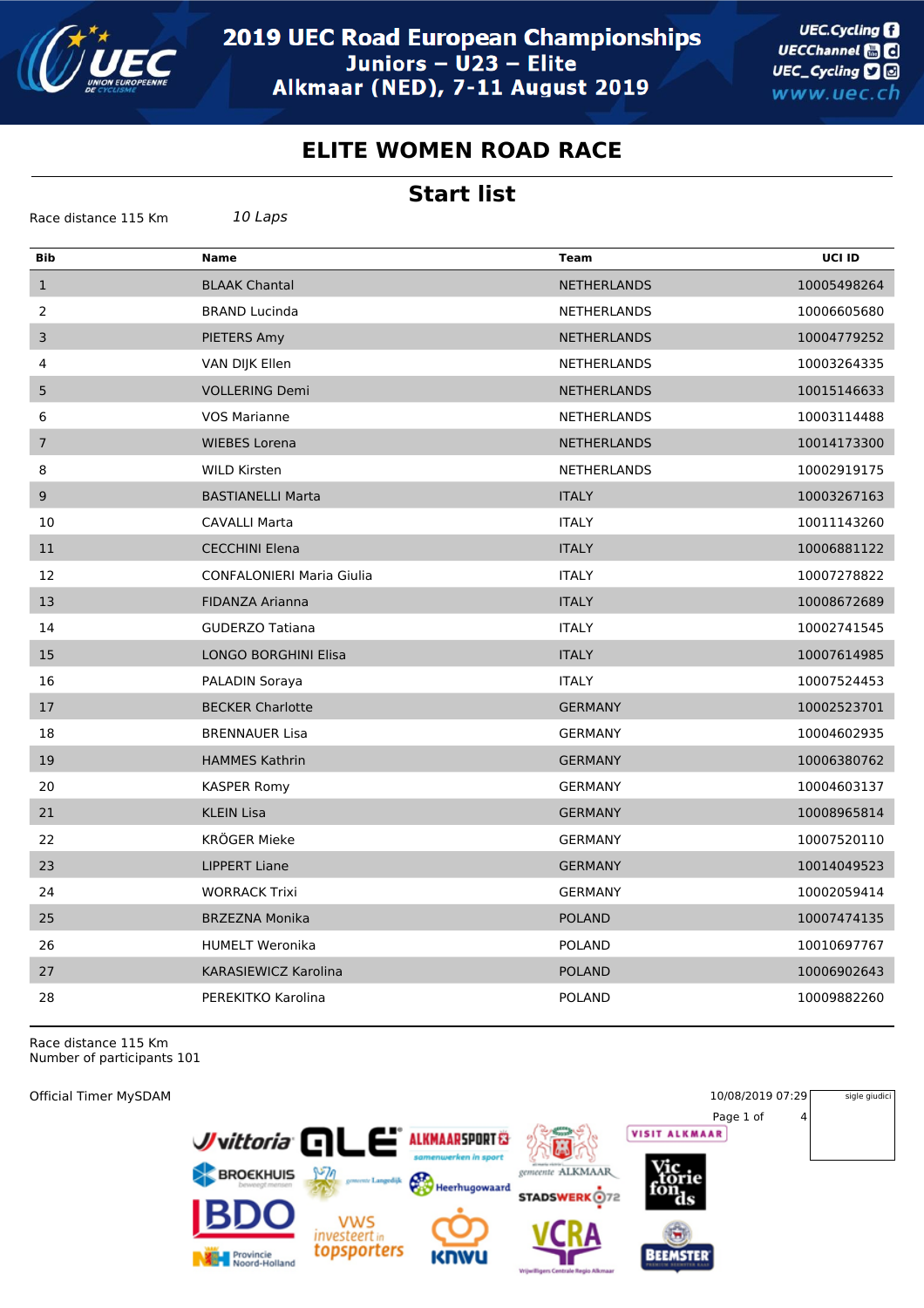| <b>Start list</b>    |                                |                      |             |  |
|----------------------|--------------------------------|----------------------|-------------|--|
| Race distance 115 Km | 10 Laps                        |                      |             |  |
| <b>Bib</b>           | <b>Name</b>                    | <b>Team</b>          | UCI ID      |  |
| 29                   | PIETRZAK Lucja                 | <b>POLAND</b>        | 10008690271 |  |
| 30                   | PRZEZAK Dorota                 | <b>POLAND</b>        | 10015833515 |  |
| 31                   | SADLECKA Magdalena             | <b>POLAND</b>        | 10002236943 |  |
| 32                   | WILKOS Katarzyna               | <b>POLAND</b>        | 10008702294 |  |
| 33                   | <b>CANT Sanne</b>              | <b>BELGIUM</b>       | 10003293940 |  |
| 34                   | DE VUYST Sofie                 | <b>BELGIUM</b>       | 10004619002 |  |
| 35                   | <b>DEMEY Valerie</b>           | <b>BELGIUM</b>       | 10008669457 |  |
| 36                   | DRUYTS Kelly                   | <b>BELGIUM</b>       | 10004779353 |  |
| 37                   | <b>HANNES Kaat</b>             | <b>BELGIUM</b>       | 10006481705 |  |
| 38                   | <b>KOPECKY Lotte</b>           | <b>BELGIUM</b>       | 10007350459 |  |
| 39                   | VAN DEN STEEN Kelly            | <b>BELGIUM</b>       | 10008698860 |  |
| 40                   | VANDENBULCKE Jesse             | <b>BELGIUM</b>       | 10008884170 |  |
| 41                   | <b>ANDERSEN Birgitte</b>       | <b>DENMARK</b>       | 10083419980 |  |
| 42                   | <b>ANDERSEN Trine</b>          | <b>DENMARK</b>       | 10061110081 |  |
| 43                   | <b>DIDERIKSEN Amalie</b>       | <b>DENMARK</b>       | 10009487085 |  |
| 44                   | MALLING SIGGAARD Christina     | <b>DENMARK</b>       | 10050049152 |  |
| 45                   | <b>MATHIESEN Pernille</b>      | <b>DENMARK</b>       | 10009637134 |  |
| 46                   | <b>NORMAN HANSEN Louise</b>    | <b>DENMARK</b>       | 10010966135 |  |
| 47                   | <b>GONZALEZ BLANCO Alicia</b>  | <b>SPAIN</b>         | 10008601860 |  |
| 48                   | <b>GUTIERREZ RUIZ Sheyla</b>   | <b>SPAIN</b>         | 10008651572 |  |
| 49                   | <b>ISASI CRISTOBAL Ziortza</b> | <b>SPAIN</b>         | 10009515983 |  |
| 50                   | OYARBIDE JIMENEZ Lourdes       | <b>SPAIN</b>         | 10008651168 |  |
| 51                   | RODRIGUEZ SANCHEZ Gloria       | <b>SPAIN</b>         | 10006886172 |  |
| 52                   | <b>TERUEL RIBES Alba</b>       | <b>SPAIN</b>         | 10009804155 |  |
| 53                   | <b>BARNES Alice</b>            | <b>GREAT BRITAIN</b> | 10008130503 |  |
| 54                   | <b>BARNES Hannah</b>           | <b>GREAT BRITAIN</b> | 10007348237 |  |
| 55                   | <b>GARNER Lucy</b>             | <b>GREAT BRITAIN</b> | 10008652481 |  |
| 56                   | <b>HENDERSON Anna</b>          | <b>GREAT BRITAIN</b> | 10023769024 |  |
| 57                   | <b>JUNIPER Nicola</b>          | <b>GREAT BRITAIN</b> | 10007348338 |  |
| 58                   | SIMMONDS Hayley                | <b>GREAT BRITAIN</b> | 10009326128 |  |
| 59                   | <b>BIANNIC Aude</b>            | <b>FRANCE</b>        | 10006579715 |  |
| 60                   | <b>DEMAY Coralie</b>           | <b>FRANCE</b>        | 10007773825 |  |
| 61                   | DUVAL Eugénie                  | <b>FRANCE</b>        | 10007742705 |  |
|                      |                                |                      |             |  |

Race distance 115 Km Number of participants 101

Official Timer MySDAM 10/08/2019 07:29 sigle giudici Page 2 of 4 ک است. Juittoria<sup>C</sup> **ALKMAARSPORT**  $\mathbf{E}$ F BROEKHUIS 鄂 gemeente ALKMAAR Heerhugowaard r **STADSWERK**<sup>172</sup> VWS<br>investeert in<br>**topsporters BEEMSTER** Provincie<br>Noord-Holland KM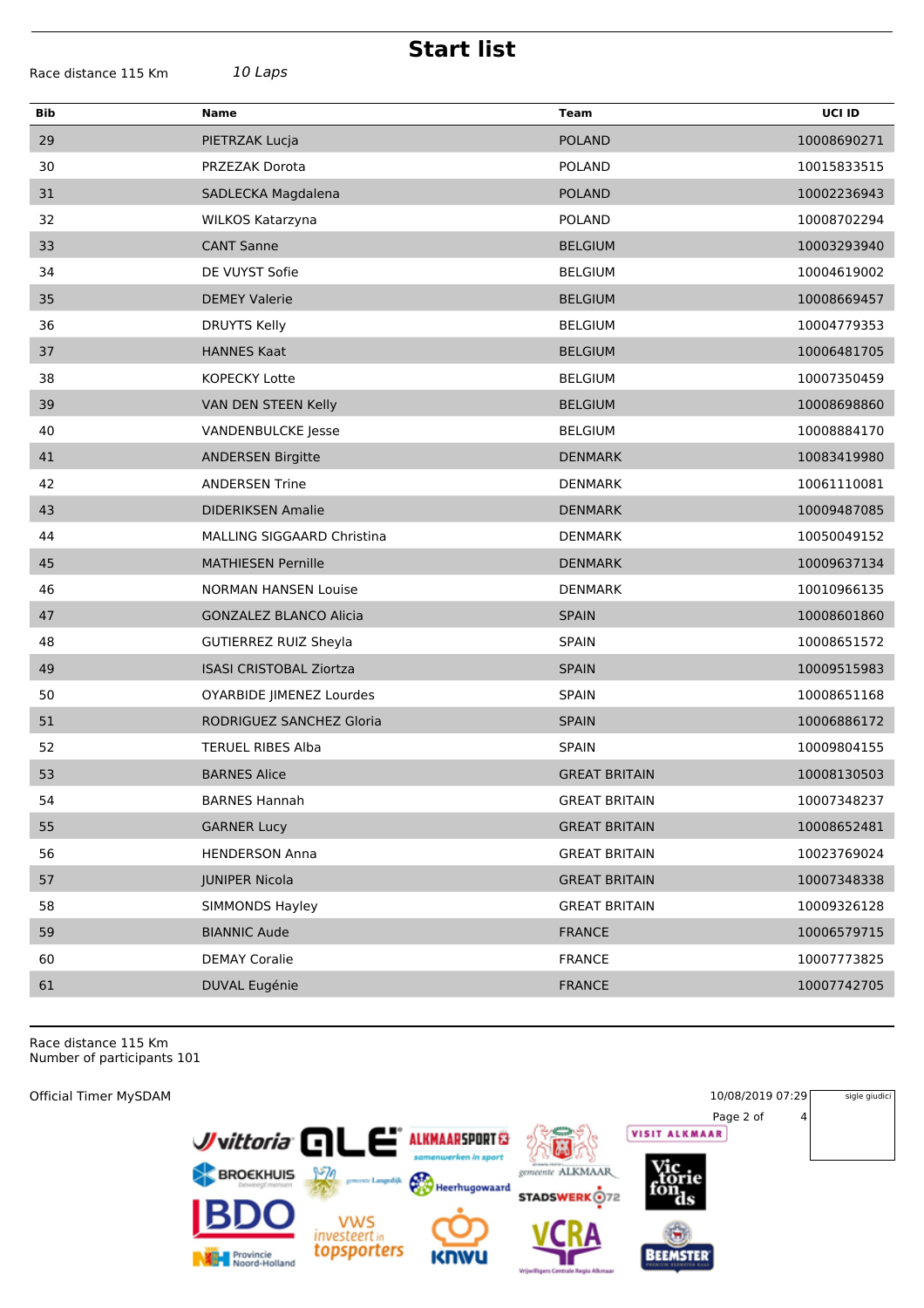| Race distance 115 Km |  |  |
|----------------------|--|--|
|----------------------|--|--|

Race distance 115 Km *10 Laps*

**Start list**

| <b>Bib</b> | <b>Name</b>                    | <b>Team</b>               | UCI ID      |
|------------|--------------------------------|---------------------------|-------------|
| 62         | <b>ERAUD Severine</b>          | <b>FRANCE</b>             | 10008671578 |
| 63         | <b>FOURNIER Roxane</b>         | <b>FRANCE</b>             | 10006578907 |
| 64         | <b>JEULAND Pascale</b>         | <b>FRANCE</b>             | 10004629510 |
| 65         | <b>MUSTONEN Sara</b>           | SWEDEN                    | 10005436529 |
| 66         | <b>PENTON Sara</b>             | SWEDEN                    | 10009409788 |
| 67         | <b>HOFFMANN Chantal</b>        | LUXEMBOURG                | 10004628294 |
| 68         | <b>MAJERUS Christine</b>       | <b>LUXEMBOURG</b>         | 10005669935 |
| 69         | <b>ANDERSEN Susanne</b>        | <b>NORWAY</b>             | 10011047573 |
| 70         | <b>MOBERG Emilie</b>           | <b>NORWAY</b>             | 10006875866 |
| 71         | RAVNDAL Birgitte               | <b>NORWAY</b>             | 10015264952 |
| 72         | SOLVANG Julie                  | <b>NORWAY</b>             | 10013943833 |
| 73         | <b>IVANIUK Maryna</b>          | <b>UKRAINE</b>            | 10088753061 |
| 74         | KONONENKO Valeriya             | <b>UKRAINE</b>            | 10003836534 |
| 75         | RIABCHENKO Tetiana             | <b>UKRAINE</b>            | 10006824740 |
| 76         | SHARHA Olena                   | <b>UKRAINE</b>            | 10088269576 |
| 77         | SHEKEL Olga                    | <b>UKRAINE</b>            | 10008694921 |
| 78         | <b>NASKOVICH TAISA</b>         | <b>BELARUS</b>            | 10009049171 |
| 79         | SHARAKOVA Tatsiana             | <b>BELARUS</b>            | 10002669605 |
| 80         | <b>LELEIVYTE Rasa</b>          | <b>LITHUANIA</b>          | 10004490676 |
| 81         | SOSNA Katazina                 | LITHUANIA                 | 10056060425 |
| 82         | <b>CHURSINA Anastasiia</b>     | <b>RUSSIAN FEDERATION</b> | 10008676228 |
| 83         | GONCHAROVA Alexandra           | <b>RUSSIAN FEDERATION</b> | 10006462709 |
| 84         | OSHURKOVA Elizaveta            | <b>RUSSIAN FEDERATION</b> | 10006503832 |
| 85         | PLIASKINA Anastasiia           | <b>RUSSIAN FEDERATION</b> | 10014142984 |
| 86         | SYRADOEVA Margarita            | <b>RUSSIAN FEDERATION</b> | 10008696537 |
| 87         | GAFINOVITZ Rotem               | <b>ISRAEL</b>             | 10007521524 |
| 88         | <b>HANSELMANN Nicole</b>       | SWITZERLAND               | 10004766017 |
| 89         | <b>WALDIS Andrea</b>           | SWITZERLAND               | 10007708551 |
| 90         | RIJKES Sarah                   | <b>AUSTRIA</b>            | 10007217083 |
| 91         | <b>SCHWEINBERGER Christina</b> | <b>AUSTRIA</b>            | 10009862355 |
| 92         | <b>SCHWEINBERGER Kathrin</b>   | <b>AUSTRIA</b>            | 10009862254 |
| 93         | KORVASOVÁ Tereza               | <b>CZECH REPUBLIC</b>     | 10015208267 |
| 94         | MACHAČOVÁ Jarmila              | <b>CZECH REPUBLIC</b>     | 10004738937 |
|            |                                |                           |             |

Race distance 115 Km Number of participants 101